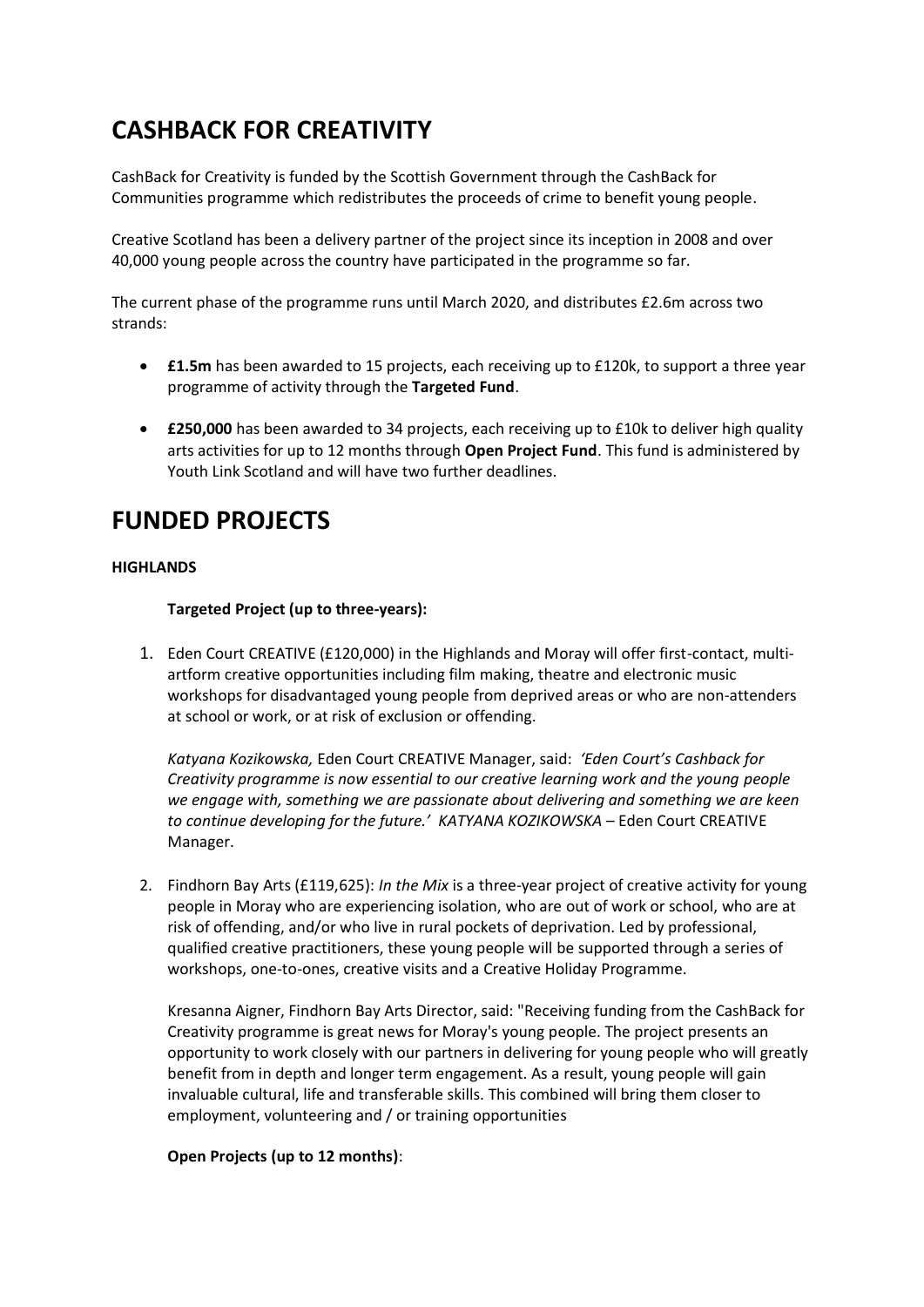- 3. Bauer Radio's Cash for Kids Charities (£9,400): Multimedia courses for young people in Inverness covering radio, film, print, photography and digital skills. At the end of the course each young person will have a 'digital cv' – an online webpage which showcases content they've created throughout the course.
- 4. Bodysurf Scotland (£8,010): A new dance and movement group in Moray offering free dance classes and performance opportunities to young people aged 16-24 with additional support needs.

## **ABERDEEN / SHIRE**

## **Targeted Projects (up to three-years):**

- 5. Station House Media Unit (SHMU) (£120,000): *Youth Media Project* is a three-year programme that will provide creative opportunities for young people from disadvantaged backgrounds in Aberdeen to participate in a diverse media programme covering four strands: Youth Radio Project, youthTV, Youth Magazine, shmuSOUND and Citizen Journalism.
- 6. Citymoves Dance Agency (£95,464): *Project Strive* is a three-year programme that will offer free weekly dance and art activities to young men living in areas of deprivation. The programme will be run in partnership with a range of partners including Denis Law's Streetsport, Aberdeen FC Community Trust and Twilight Basketball. Dance sessions will be themed around the skills of each of the sporting partners: extreme sports, football, and basketball.

## **Open Projects (up to 12 months):**

- 7. North East Arts Touring (£5,500): A series of arts management workshops in Peterhead offering young promoters skills development in programming, promoting, marketing, box office and front of house roles.
- 8. *Modo - Circus with Purpose* (£4,600): This initiative will offer young people in Peterhead the chance to develop skills in music, theatre, circus, lighting design and prop making, leading to performances at Encounter Youth Café.

## **DUNDEE**

## **Targeted Project (up to three-years):**

9. Hot Chocolate Trust (£116,491): Working with disadvantaged young people in Dundee, the Hot Chocolate Trust's three-year project will offer young people opportunities to experience multi-disciplinary arts as both audience, makers, and curators.

## **Open Projects (up to 12 months):**

10. Shaper/Caper (£10,000): 'Powwow' will offer workshops for young people in Douglas to develop digital and physical theatre skills. The project will work with award-winning games company Guerrilla Tea, renowned for their work on the Genes in Space game for Cancer Research UK to offer workshops for young people at Factory Skatepark and Douglas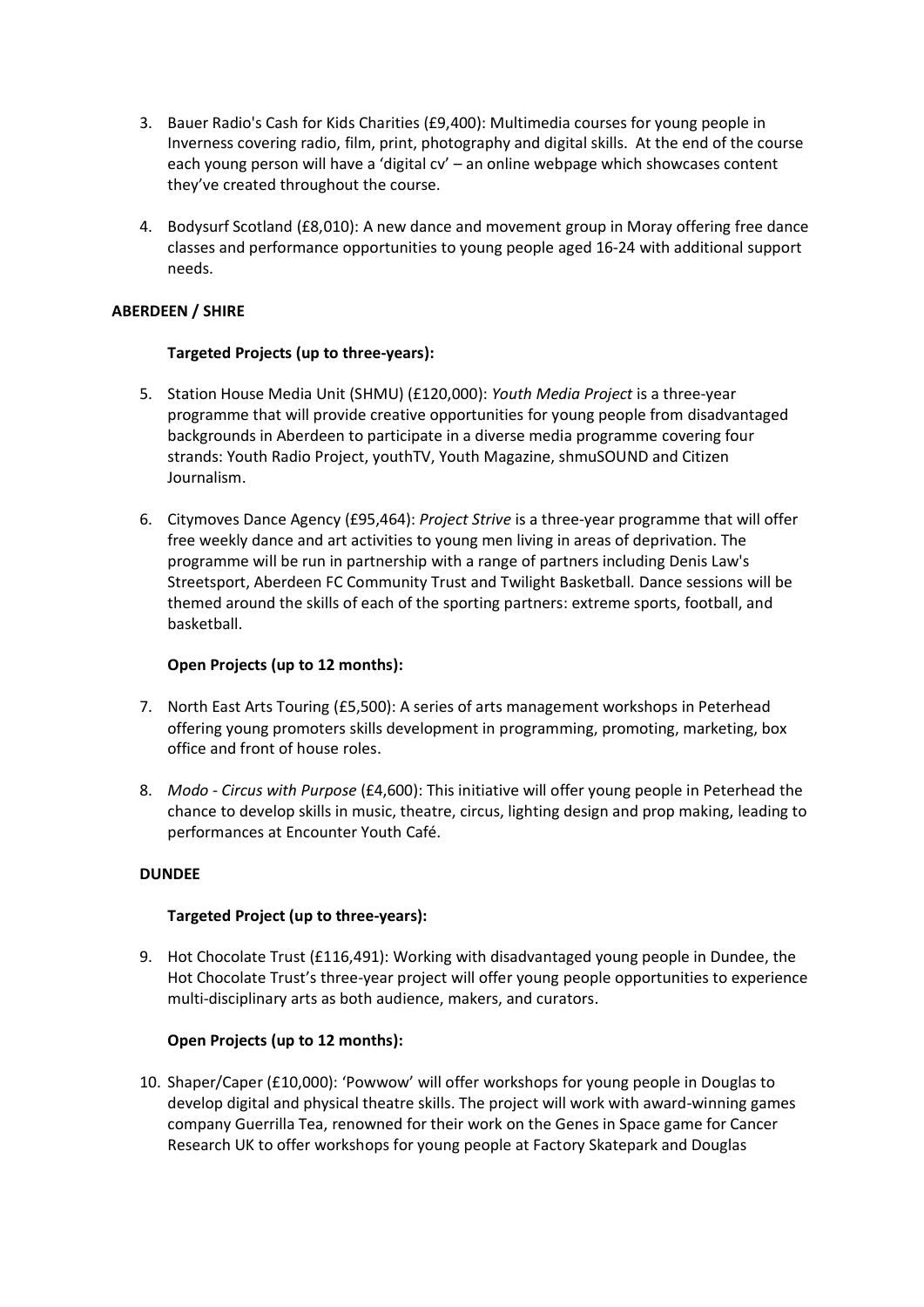Community Centre.

- 11. Arts and Communities Association (£9,224): Local young people will join with young people from Indian, Syrian, Muslim and Polish communities to research and create a large-scale, mixed media artwork featuring quilting, weaving, printing, transfers, stencils, silk screen, embellishing and embroidery. The work will explore the contribution made by each culture to Dundee's past and present and the final work will be presented in an exhibition.
- 12. The Artifact Dance Company (£2,320): Dance workshops for young people involved with the Dundee Women's Aid service with the aim of encouraging creativity through movement and self-expression.

## **FIFE**

## **Open Projects (up to 12 months):**

- 13. Falkland Stewardship Trust (£10,000): A literacy programme offering young people opportunities to connect to their community through prose, poetry and song.
- 14. Suit and Pace (£6,350): Afterschool Story Club where young people will learn story telling skills. The young people will then develop their own stories through researching local history, local folktales, national traditional stories or stories from farther afield.
- 15. *Heart and Sound* (£9,960): A film, media and visual arts workshop session aimed at young people aged 16-24 who are struggling to find other young people to connect with due to autism, depression and anxiety. Activities will include learning how to make a film, storyboarding, voice over work and learning how to present to camera. These activities will result in a series of creative films focusing on young people's views on mental health.

## **STIRLING**

## **Open Project (up to 12 months):**

16. Doune and Deanston Youth Project (£6,597): Taster sessions introducing young people to different elements of film making, and the practical skills required to create a short film. Participants will experience camera work, making story boards, editing, sound, acting and directing. The project will culminate in a celebratory screening.

## **EDINBURGH + LOTHIANS**

## **Targeted Project (up to three-years):**

- 17. Screen Education Edinburgh (£120,000): A creative learning programme targeted at young people living in areas of multiple deprivation, aimed at developing filmmaking skills and film knowledge. Activities will include film making, editing, storyboarding, film taster sessions and introductory film workshops.
- 18. Dance Base, National Centre for Dance (£119,079): *Great Feats* is a three-year combined dance programme that works with young people not in education, training or employment. Activities focus on dance, healthy eating and building up participant's personal skills and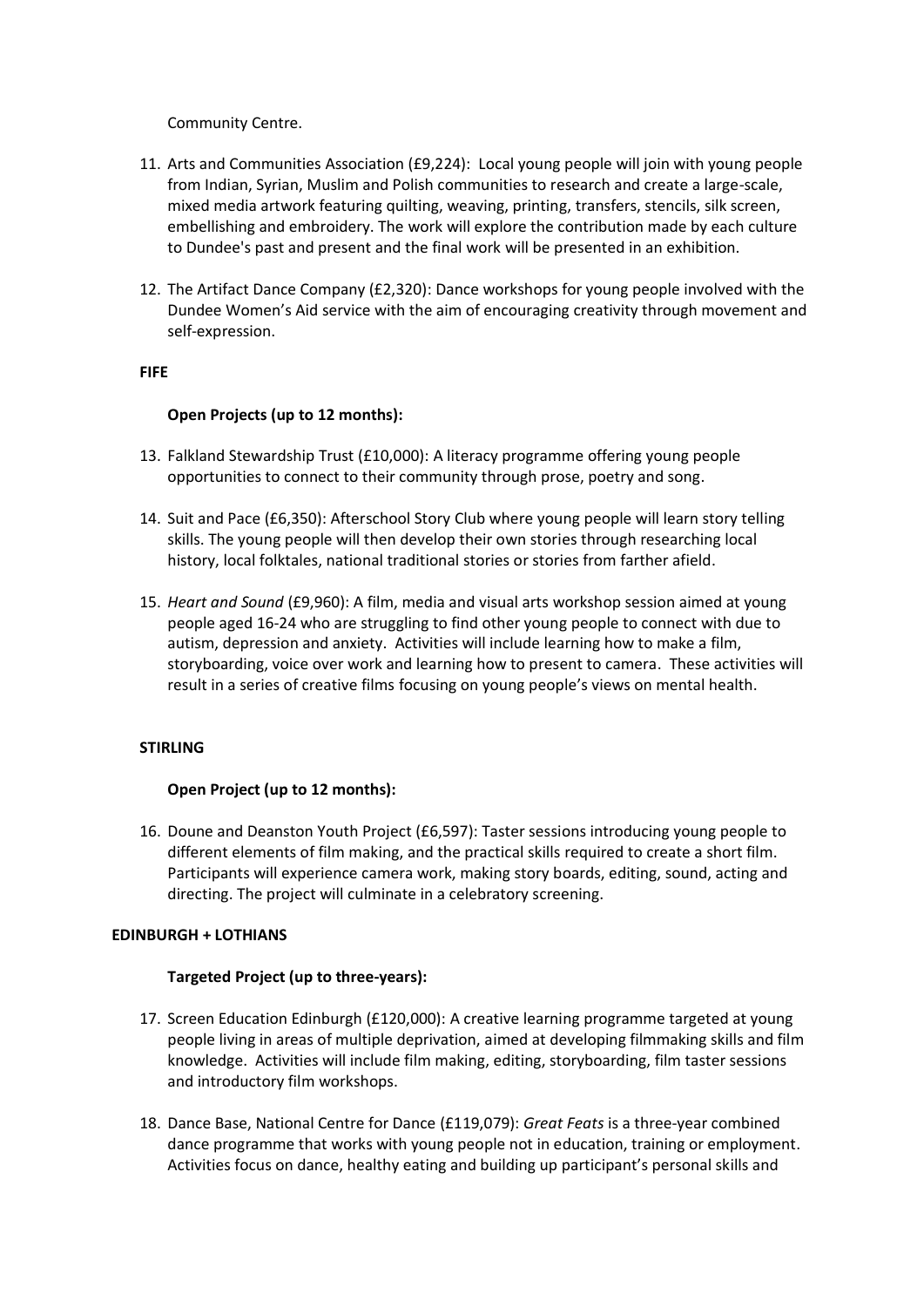confidence.

19. Firefly Arts Ltd (£116,000): *PILOT* is a three-year creative arts programme aimed at helping West Lothian's most vulnerable young people to build confidence, skills, and aspiration.Working with local partners, professional artists, film and media specialists, participants will take part in quality and progressive youth arts projects, technical training, work placement opportunities, and tailored support for entry into further education and employment.

## **Open Funded Projects (up to 12 months):**

- 20. Midlothian Libraries (£1,953): Reading workshops for young people to develop works of graphic fiction.
- 21. West Lothian Council (£10,000): Out of the Shadows will offer creative activities across a wide range of digital art forms including photography, design, film making and animation.
- 22. Vision Mechanics (£5,700): Mixed media workshops for children and young people in East Lothian to design and build Dragon Scarers – large scale, colourful, scarecrow-like sculptures. The completed sculptures will be presented in an exhibition.
- 23. The BIG Project (£3,150): Weekly drama workshops for young people living in Broomhouse. The youth theatre group will work towards an end of year production to be performed to the local community. The young people will explore a range of drama and technical theatre skills. An intensive summer drama project will offer opportunities to further develop creative skills such as script writing, choreography, voice work, improvisation, stage design and construction.

## **GLASGOW**

## **Targeted Project (up to three-years):**

- 24. Glasgow East Arts Company Platform (£100,000): *pARTicipation is* a three-year arts programme for young people from Easterhouse to learn new skills in film, music, performance and visual arts. The holiday programme will involve artists supported by youth providers and tutors from Glasgow Kelvin College who will work together to coproduce new work which will be shared at showcase events as part of cultural events programme at Platform.
- 25. MCR Pathways (£82,345): *Young Glasgow Talent Taster Culture Programme* is a three-year programme that will offer care experienced and other disadvantaged young people in Glasgow the opportunity to take part in cultural activities. Delivered in partnership with Glasgow Life, a range of National Performing Companies and local creative organisations, the two-year creative programme has three distinct streams: creative participation, active attendance, skills and employment.
- 26. Quarriers (£42,793): *Oh Yellow* is a three-year programme that will provide access to quality music making experiences for vulnerable young people in Glasgow. The workshops will involve facilitated practise, access to specialist tutors, and professional studio time. Using music as a catalyst, the project will provide young people with the tools they need to express themselves, manage their behaviour, and maintain good mental health. Additionally,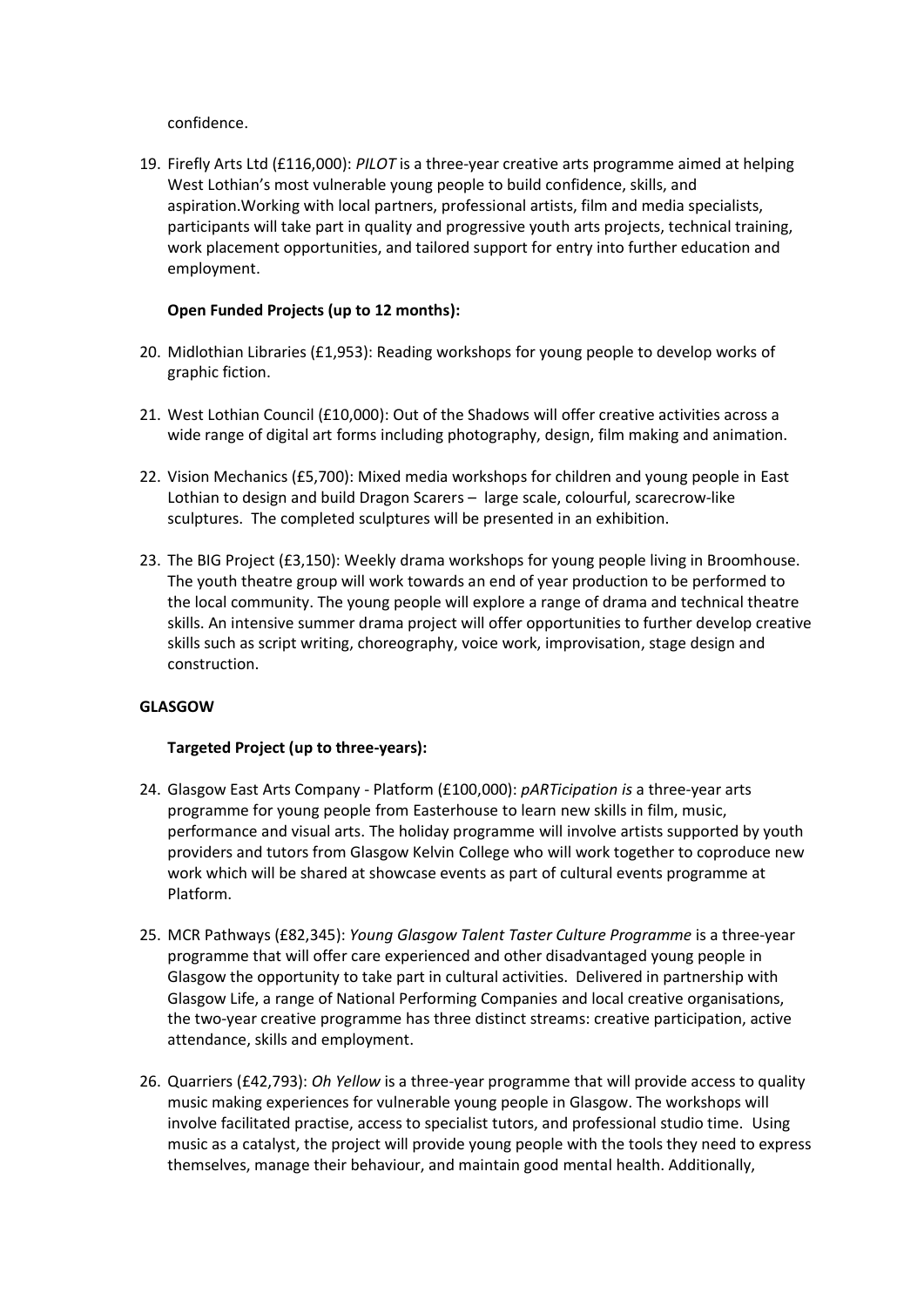through links with the music industry and further education, the project will provide qualifications and meaningful progression opportunities for participants.

Alice Harper, Chief Executive of Quarriers said: "Quarriers 'oh yellow' Initiative would not have been possible without the ideas, drive and creativity of a young person called Courtney, who is a peer mentor with Quarriers. Music helped Courtney overcome issues in her own life so 'oh yellow' is designed to help people under 25 to use music and music production to explore new opportunities and personal development."

## **GLASGOW (NORTH EAST)**

## **Open Projects (up to 12 months):**

- 27. Glasgow Music Studios Ltd (£5,140): a new *'urban music hub'* will offer young people in INSERT opportunities to learn DJ, beat boxing, rapping and digital music production skills.
- 28. Impact Arts (Projects) Ltd (£9,982): *Arts Means Mer Tae Me* will offer young people in Easterhouse the opportunity to take part in drama workshops where they will gain skills in creative and theatrical performance.
- 29. PEEK Possibilities for Each and Every Kid (£10,000): PEEK will provide theatre workshops where young people will learn new skills using spoken word and physical theatre to create storylines, characters and scenes. There will also be the opportunity to create short films, animations and music as well as gaining experience in production design-creating sets, props, costume and design lighting. The project will culminate in a staged performance.
- 30. Glasgow Media Access Centre GMAC Film (£10,000): Filmmaking workshops where young people can develop creative and technical filmmaking skills including storytelling, camera, sound and editing. The resulting films will be screened at the Arts in The City Open Day in October 2017.
- 31. Parkhead Youth Project (£10,000): Taster Workshops in theatre and movement, creative writing, digital sound and lighting techniques, set installation and costume design, multimedia and film making, as well as graphic design and events organising.

## **GLASGOW (NORTH WEST)**

## **Open Projects (up to 12 months):**

- 32. Kingsway Court Health & Wellbeing Centre (£4,050): Activities will include a music club offering musical production and recording sessions developing skills with musical instruments, writing music and lyrics, musical arrangements, sound recording, editing and mixing.
- 33. Queens Cross Housing Association (£6,394): A filmmaking project offering practical and digital skills to local young people. Participants will devise, write, direct and edit their own films. They will be responsible for the creation of all props and costumes and will be involved in scouting locations and building scenery. The young people will also learn how to create sound effects, edit video, choose soundtracks and use a range of digital editing software.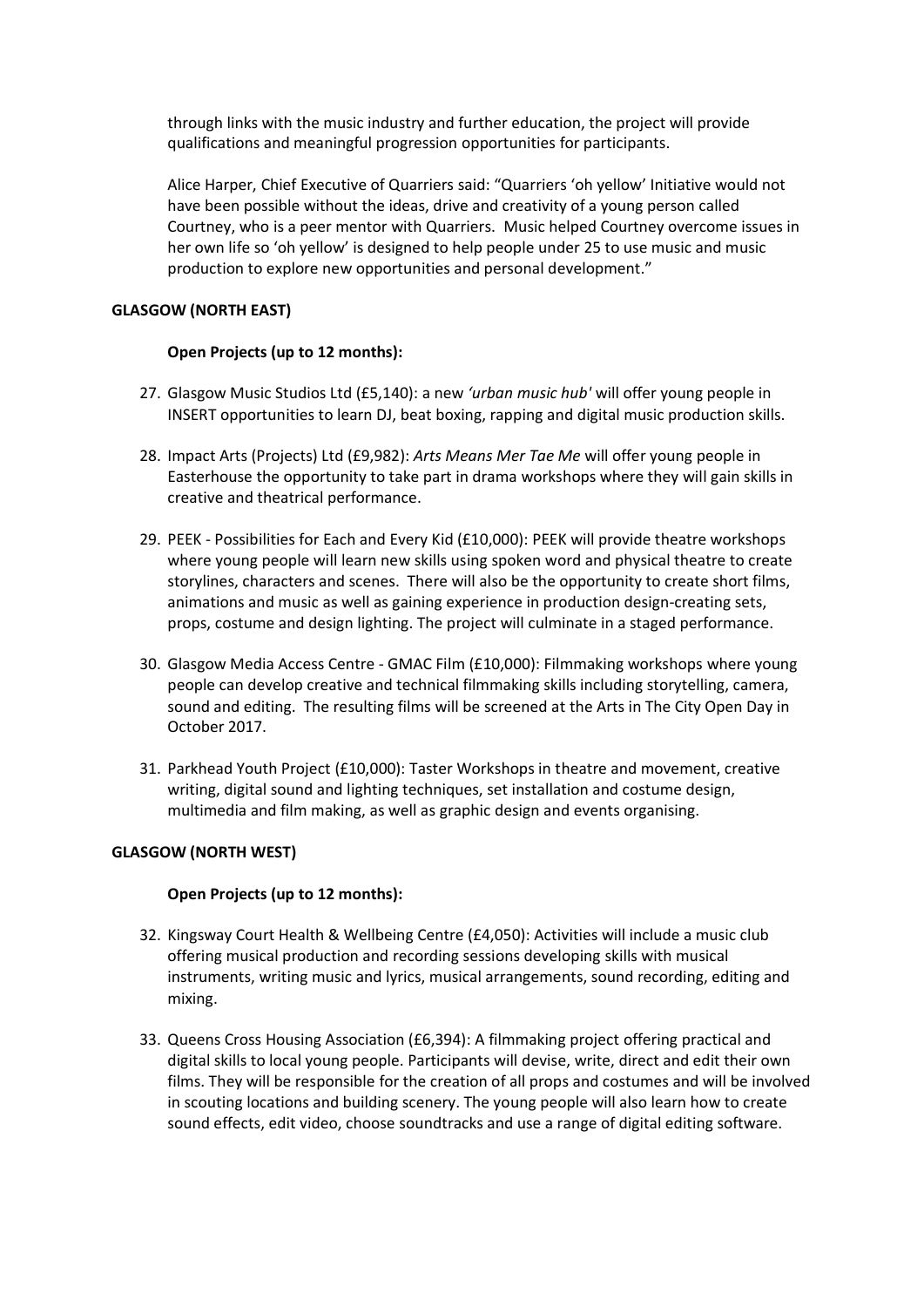34. A&M Scotland (£9,920): A community based dance programme of weekly dance sessions culminating in a dance show where all participants will have the opportunity to display the skills they have learned.

## **GLASGOW (SOUTH)**

## **Open Projects (up to 12 months):**

- 35. Youth Community Support Agency (£7,800): Workshops for BME women. Participants will explore issues and concerns of importance to each individual using a variety of broadcast media. Workshops will include photography, creative writing, animation, drawing and/or storytelling.
- 36. The Village Storytelling Centre (£5,370): Young people in Pollock will work with a storyteller and musician to write their own songs and create their own instruments from found objects. The sessions will result in a performance, and a photo story book through working with a professional photographer.
- 37. Sunny Govan Community Media (£10,000): Activities will include radio production, script writing, researching, and editing skills to create a series of radio dramas to be broadcast as part of the Sunny G Community Radio schedule.
- 38. Indepen-dance (Scotland) Ltd. (£8,040): *I connect with U* will offer inclusive dance workshops for young people from schools in Govanhill, and the Calton, and young disabled people from Assisted Support Needs Units and Assisted Support Needs Schools.

## **RENFREWSHIRE**

## **Open Projects (up to 12 months):**

- 39. Loud n Proud (£9,500.00): Young people in Paisley will produce a musical reflecting on the history of a small but significant local bar called The Bungalow, that has welcomed the most influential bands and musicians to its doors. Activities include acting, singing, dancing and backstage experience.
- 40. Erskine Music and Media Studio (£7,200): Erskine Music and Media Studio will deliver a creative learning programme for young people who are at risk of exclusion from school and those who are unemployed and out with education programmes. Young people will gain valuable skills in film-making and visual media creating a series of short films.

## **EAST RENFREWSHIRE**

## **Open Projects (up to 12 months):**

41. Articulate Cultural Trust (£9,100): Workshops for care experienced young people where they will co-design three projects with teaching artists: an online workshop where digital creativity concepts will be explored through coding, programming and mapping; an exploration of contemporary music-making and connections to the world of popular music creation and production; a devised autobiographical theatre.

## **GLASGOW, FIFE, INVERCLYDE, WEST LOTHIAN**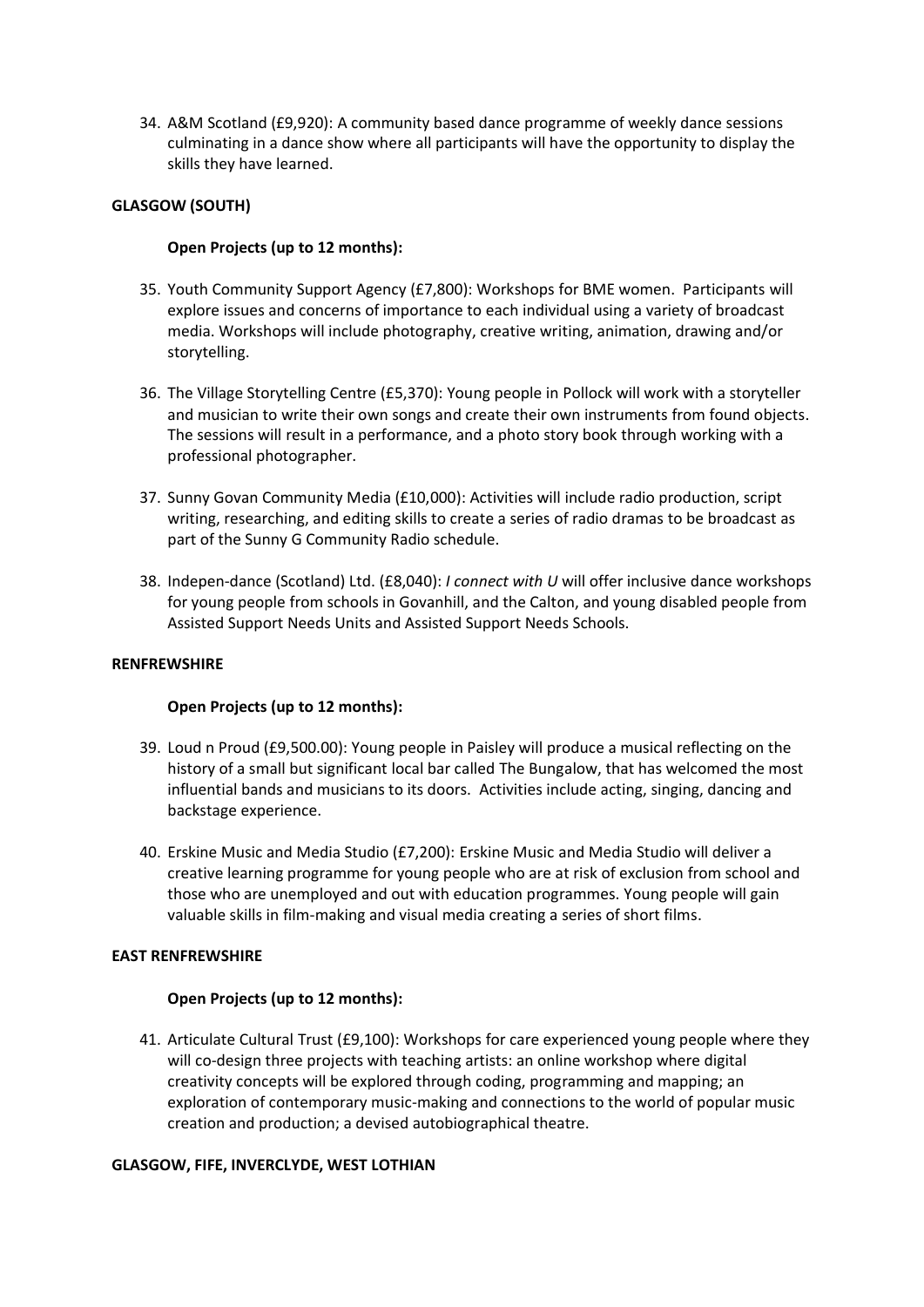## **Targeted Project (up to three-years):**

42. Youth Theatre Arts Scotland (£120,000): *New Territory* is a project delivered in partnership with Toonspeak Young People's Theatre and Ignite Theatre. Activities include new weekly drama sessions, summer projects and training for young leaders in targeted multiple deprivation areas of Glasgow, Inverclyde, Fife and West Lothian.

Kenny McGlashan, Chief Executive Officer, Youth Theatre Arts Scotland, said: "Youth Theatre Arts Scotland is excited to work with Toonspeak and Ignite on a new partnership approach to developing access and progression in the youth theatre sector. As well as the opportunities New Territory will provide young people in Glasgow, Inverclyde, Fife and West Lothian, the project will also develop new approaches and resources for engaging disadvantaged young people which the partners plan to share with other youth theatres across the country."

#### **NORTH LANARKSHIRE**

#### **Targeted Project (up to three-years):**

43. Reeltime Music (£66,823.20): *Stepping Stone* is a weekly youth music group and a college access course for disadvantaged young people in North Lanarkshire running for three-years.

#### **Open Projects (up to 12 months):**

44. Wishaw Academy Primary School (£5,150): Film making clubs where young people and parents/ carers will animate Lego and gain film making skills that would provide them with scriptwriting, acting, directing and film editing to create a film.

#### **NORTH AYRSHIRE**

## **Targeted Project (up to three-years):**

45. YDance (Scottish Youth Dance) - (£107,700): *Take the Lead* is a three-year project which works with young people in North Ayrshire and HMYOI Polmont. Using dance, the programme aims to increase ambition and aspiration by building young peoples' confidence and capacity, health and wellbeing, and developing the behavioural, social and emotional skills they need to engage and progress into further learning and employability. As part of their involvement, young people will also work towards a recognised accreditation.

Kelly Shearer, Dance Development Officer, Take the Lead, said: *"Take the Lead is our exciting new project which aims to increase confidence and ambition in young people from across North Ayrshire and HMYOI Polmont. We will work with the young people to develop and strengthen transferable skills such as communication and team working, whilst taking part in fun and inspiring dance sessions. There will also be the opportunity for some participants to work towards the attainment of an Arts Award (Trinity College) and/or an Award in Dance Leadership (Sports Leaders UK) where they can put their new skills and confidence into practice. We really can't wait to get started!"* 

## **Open Projects (up to 12 months):**